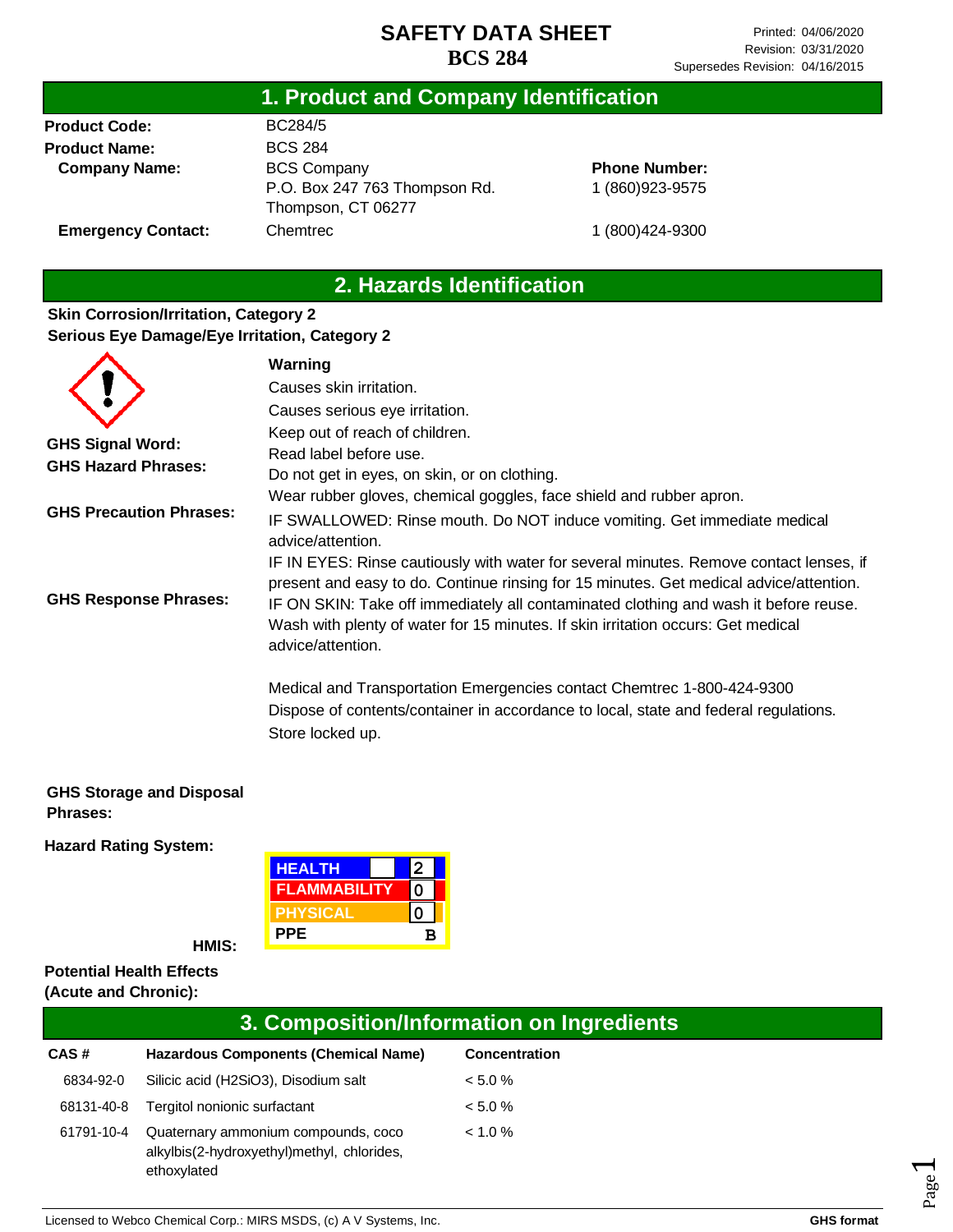#### **Emergency and First Aid Procedures: In Case of Skin Contact: In Case of Eye Contact: In Case of Ingestion:** Flush thoroughly with fresh, tepid water for 15 minutes. Discard contaminated clothing and footwear or wash before reuse. If skin irritation occurs, get medical advice/attention. Immediately flush eyes with large amounts of fresh, tepid water for at least 15 minutes. Hold eyelids open to ensure complete irrigation of eye and lid tissues. Tilt head to the side and irrigate the eye from the bridge of the nose to the outside of the face. Keep run-off from entering the other eye, mouth or ear. Washing eye within the first few seconds is essential to achieve maximum effectiveness. Remove contact lenses, if present and easy to do. Continue rinsing. If eye irritation persists, get medical advice/attention. Do not induce vomiting. Rinse mouth with fresh, Tepid water, then immediately drink 4-8 oz. or milk or water. Never give anything by mouth to an unconscious person. If vomiting occurs, keep airways open. Keep head lower than hips to prevent aspiration into the lungs. Get medical advice/attention. **4. First Aid Measures**

| 5. Fire Fighting Measures                                                                  |                                                                                                                                                 |               |  |  |
|--------------------------------------------------------------------------------------------|-------------------------------------------------------------------------------------------------------------------------------------------------|---------------|--|--|
| Flash Pt:                                                                                  | No data.                                                                                                                                        |               |  |  |
| <b>Explosive Limits:</b>                                                                   | LEL: No data.                                                                                                                                   | UEL: No data. |  |  |
| <b>Autoignition Pt:</b>                                                                    | No data.                                                                                                                                        |               |  |  |
| Suitable Extinguishing Media: Dry chemical, CO2, sand, earth, water spray or regular foam. |                                                                                                                                                 |               |  |  |
| <b>Fire Fighting Instructions:</b>                                                         | As in any fire, wear a self-contained breathing apparatus in pressure-demand,<br>MSHA/NIOSH (approved or equivalent), and full protective gear. |               |  |  |
| <b>Flammable Properties and</b><br>Hazards:                                                | No data available.                                                                                                                              |               |  |  |

# **6. Accidental Release Measures**

| <b>Protective Precautions,</b>  | Rubber or neoprene gloves, Safety glasses, Wear chemical protective clothing.                |
|---------------------------------|----------------------------------------------------------------------------------------------|
| <b>Protective Equipment and</b> |                                                                                              |
| <b>Emergency Procedures:</b>    |                                                                                              |
| Steps To Be Taken In Case       | Absorb spill with inert material (e.g. dry sand or earth), and dispose of in accordance with |
| <b>Material Is Released Or</b>  | applicable regulations.                                                                      |
| Spilled:                        |                                                                                              |

## **7. Handling and Storage**

Precautions To Be Taken in For industrial or institutional use only. Keep from freezing.

### **Handling:**

**Precautions To Be Taken in** 

**Storing:**

| 8. Exposure Controls/Personal Protection |                                                                                                             |                 |                  |                     |  |
|------------------------------------------|-------------------------------------------------------------------------------------------------------------|-----------------|------------------|---------------------|--|
| CAS#                                     | <b>Partial Chemical Name</b>                                                                                | <b>OSHA TWA</b> | <b>ACGIH TWA</b> | <b>Other Limits</b> |  |
|                                          | 6834-92-0 Silicic acid (H2SiO3), Disodium salt                                                              | No data.        | No data.         | No data.            |  |
|                                          | 68131-40-8 Tergitol nonionic surfactant                                                                     | No data.        | No data.         | No data.            |  |
|                                          | 61791-10-4 Quaternary ammonium compounds,<br>coco alkylbis(2-hydroxyethyl)methyl,<br>chlorides, ethoxylated | No data.        | No data.         | No data.            |  |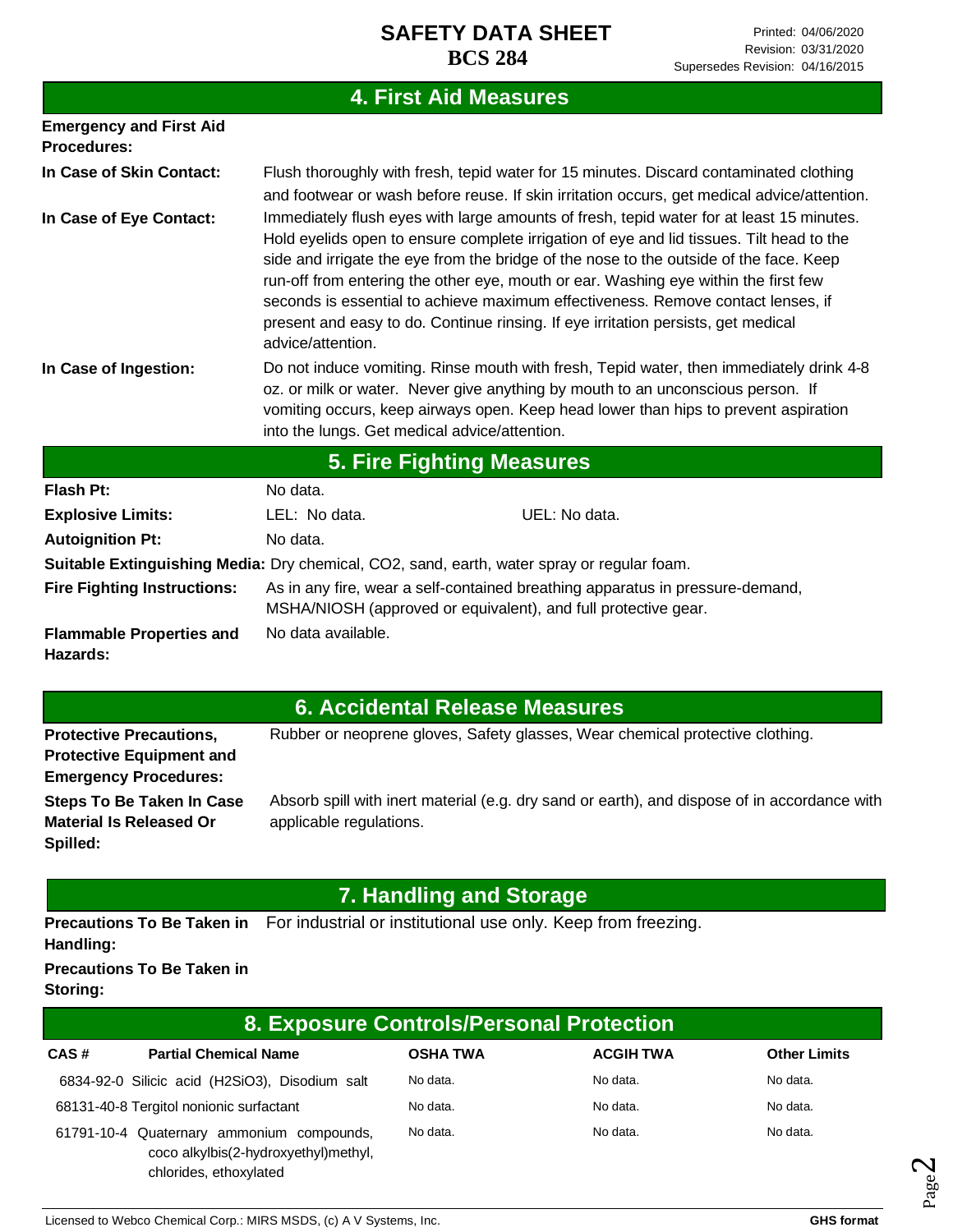| <b>Respiratory Equipment</b>      |                                                                                 |
|-----------------------------------|---------------------------------------------------------------------------------|
| (Specify Type):                   | A respirator is not needed under normal and intended conditions of product use. |
| <b>Eye Protection:</b>            |                                                                                 |
| <b>Protective Gloves:</b>         | Safety glasses                                                                  |
| <b>Other Protective Clothing:</b> | Rubber or neoprene gloves. Wear chemical protective clothing.                   |
| <b>Engineering Controls</b>       |                                                                                 |
| (Ventilation etc.):               | No data available.                                                              |

| ∣ 9. Physical and Chemical Properties |  |
|---------------------------------------|--|
|---------------------------------------|--|

| <b>Physical States:</b>                                             | [X] Liquid<br>[ ] Gas                                     | [ ] Solid                                                                                                                                                                    |
|---------------------------------------------------------------------|-----------------------------------------------------------|------------------------------------------------------------------------------------------------------------------------------------------------------------------------------|
| <b>Appearance and Odor:</b>                                         | Appearance: Clear Colorless Liquid<br>Odor: Dawn perfume. |                                                                                                                                                                              |
| <b>Melting Point:</b>                                               | No data.                                                  |                                                                                                                                                                              |
| <b>Boiling Point:</b>                                               | No data.                                                  |                                                                                                                                                                              |
| <b>Autoignition Pt:</b>                                             | No data.                                                  |                                                                                                                                                                              |
| <b>Flash Pt:</b>                                                    | No data.                                                  |                                                                                                                                                                              |
| <b>Explosive Limits:</b>                                            | LEL: No data.                                             | UEL: No data.                                                                                                                                                                |
| Specific Gravity (Water = 1):                                       | $1.035 - 1.045$                                           |                                                                                                                                                                              |
| Vapor Pressure (vs. Air or<br>mm Hg):                               | No data.                                                  |                                                                                                                                                                              |
| Vapor Density (vs. Air = 1):                                        | No data.                                                  |                                                                                                                                                                              |
| <b>Evaporation Rate:</b>                                            | No data.                                                  |                                                                                                                                                                              |
| <b>Solubility in Water:</b>                                         | 100                                                       |                                                                                                                                                                              |
| pH:                                                                 | > 12.0                                                    |                                                                                                                                                                              |
| <b>Percent Volatile:</b>                                            | No data.                                                  |                                                                                                                                                                              |
|                                                                     |                                                           | <b>10. Stability and Reactivity</b>                                                                                                                                          |
| Stability:                                                          | Stable $[X]$<br>Unstable [ ]                              |                                                                                                                                                                              |
| <b>Conditions To Avoid -</b><br>Instability:                        | equipment.                                                | Avoid handling conditions which may allow for leaks and spills of this material. Do not<br>permit personnel to handle this product without proper training and/or protective |
| Incompatibility - Materials To No data available.<br>Avoid:         |                                                           |                                                                                                                                                                              |
| Hazardous Decomposition Or No data available.<br><b>Byproducts:</b> |                                                           |                                                                                                                                                                              |
| <b>Possibility of Hazardous</b><br><b>Reactions:</b>                | Will occur [ ]                                            | Will not occur [X]                                                                                                                                                           |
| <b>Conditions To Avoid -</b><br><b>Hazardous Reactions:</b>         | No data available.                                        |                                                                                                                                                                              |

Page ო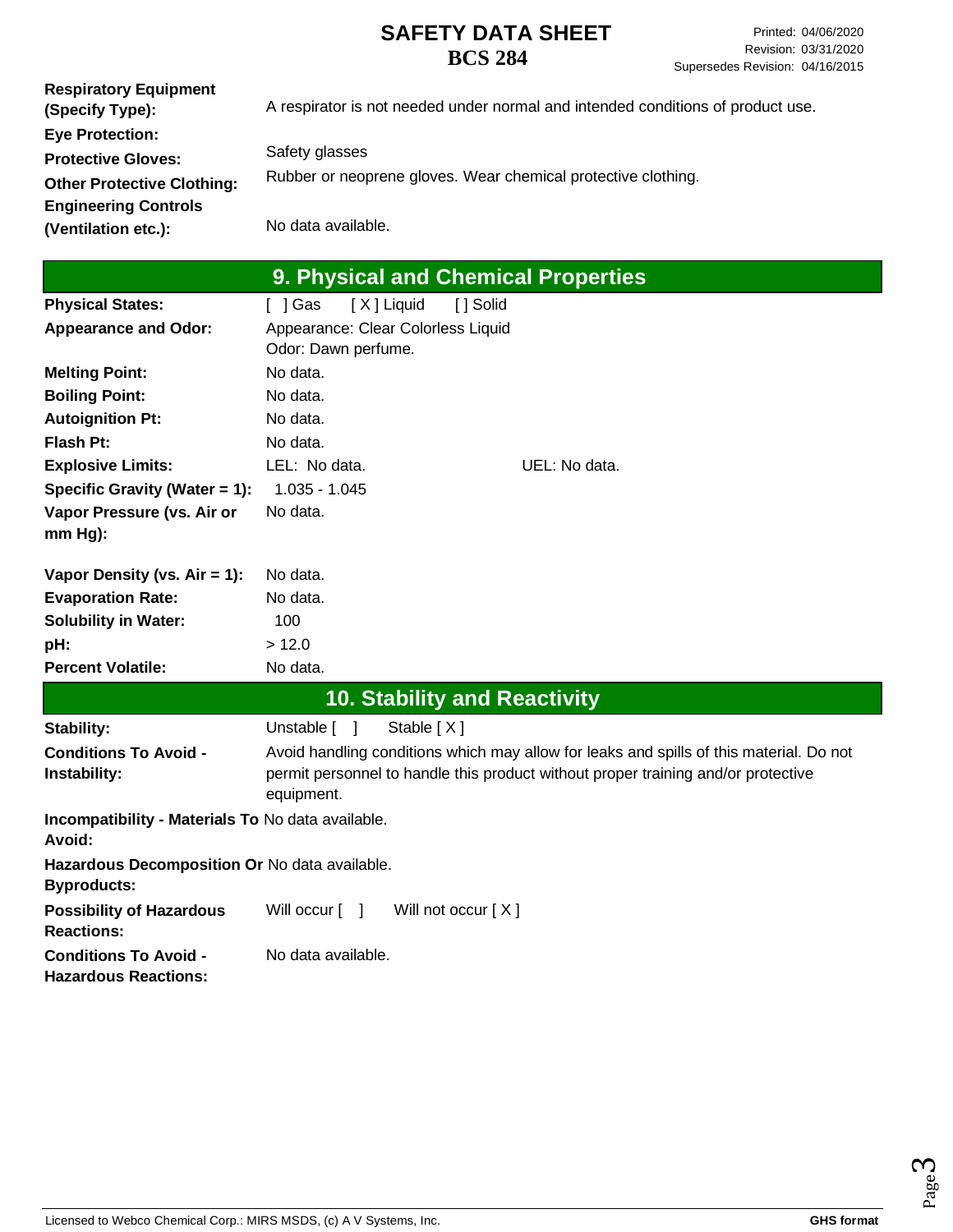| 11. Toxicological Information     |                                       |                                            |                           |  |
|-----------------------------------|---------------------------------------|--------------------------------------------|---------------------------|--|
| <b>Toxicological Information:</b> | Inhalation, Eye contact, Skin contact |                                            |                           |  |
| <b>Irritation or Corrosion:</b>   | Eyes:                                 | Causes eye irritation.                     |                           |  |
|                                   | Skin:                                 | May cause skin irritation.                 |                           |  |
|                                   | Ingestion:                            | No known effects.                          |                           |  |
|                                   | Inhalation:                           | No known effects.                          |                           |  |
| <b>Symptoms related to</b>        | Eyes:                                 | Redness, pain, irritation.                 |                           |  |
| Toxicological                     | Skin:                                 | Redness, pain, irritation.                 |                           |  |
| <b>Characteristics:</b>           | Ingestion:                            | No symptoms known or expected.             |                           |  |
|                                   |                                       | Inhalation: No symptoms known or expected. |                           |  |
| Carcinogenicity:                  | NTP? No                               | IARC Monographs? No                        | <b>OSHA Regulated? No</b> |  |

|                                           | <b>12. Ecological Information</b>                   |
|-------------------------------------------|-----------------------------------------------------|
| <b>General Ecological</b><br>Information: | This product has no known ecotoxicological effects. |
|                                           |                                                     |

## **13. Disposal Considerations**

**Waste Disposal Method:** Dispose of contents/container in accordance to local, state and federal regulations.

**14. Transport Information**

### **LAND TRANSPORT (US DOT):**

**DOT Proper Shipping Name:**  Compound Cleaner, Not Regulated. **DOT Hazard Class: UN/NA Number:**

### **AIR TRANSPORT (ICAO/IATA):**

**ICAO/IATA Shipping Name:** Not Regulated

|            | 15. Regulatory Information                                                                       |              |           |              |  |  |  |
|------------|--------------------------------------------------------------------------------------------------|--------------|-----------|--------------|--|--|--|
|            | EPA SARA (Superfund Amendments and Reauthorization Act of 1986) Lists                            |              |           |              |  |  |  |
| CAS#       | <b>Hazardous Components (Chemical Name)</b>                                                      | S. 302 (EHS) | S. 304 RQ | S. 313 (TRI) |  |  |  |
| 6834-92-0  | Silicic acid (H2SiO3), Disodium salt                                                             | No           | No        | No.          |  |  |  |
| 68131-40-8 | Tergitol nonionic surfactant                                                                     | No           | No        | No.          |  |  |  |
| 61791-10-4 | Quaternary ammonium compounds, coco<br>alkylbis(2-hydroxyethyl)methyl, chlorides,<br>ethoxylated | No.          | No.       | No.          |  |  |  |